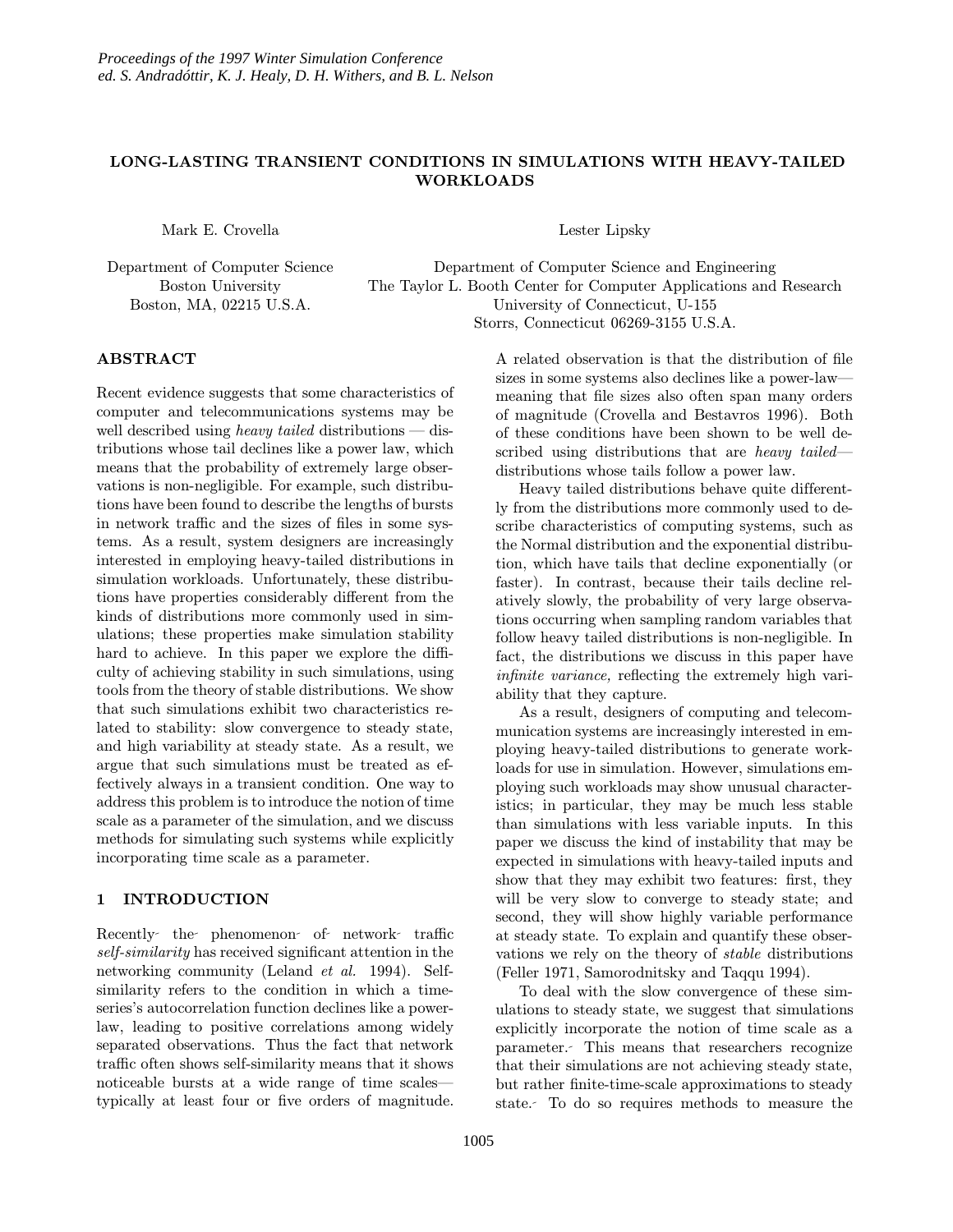

Figure 1: Sample Data from Heavy Tailed Distribution with  $\alpha = 1.2$ 

movement toward steady state in a simulation as a function of the number of observations that have been made of the heavy tailed random variable. We suggest simple first steps in this regard by using order statistics for heavy random variables.

In general however many of the problems associated with the simulations using heavy-tailed workloads seem quite difficult to solve. This paper does not primarily suggest solutions but rather draws attention to these problems, both to yield insight for researchers using simulation and to suggest areas in which more research is needed. As a result we conclude with a summary of the issues that should be addressed when using simulations with heavy-tailed workloads.

## 2 HEAVY TAILED DISTRIBUTIONS

#### 2.1 Background

Let X be a random variable with cdf  $F(x) = P[X \leq$ x] and complementary cdf (ccdf)  $\bar{F}(x) = 1 - F(x) =$  $P[X > x]$ . We say here that a distribution  $F(x)$  is heavy tailed if

$$
\bar{F}(x) \sim cx^{-\alpha} \quad 0 < \alpha < 2 \tag{1}
$$

for some positive constant c, where  $a(x) \sim b(x)$  means  $\lim_{x\to\infty}a(x)/b(x)=1$ . If  $F(x)$  is heavy tailed then X shows very high variability. In particular, X has infinite variance, and if  $\alpha \leq 1$ , X has infinite mean. Section 2.2 will explore the implications of infinite moments in practice; here we note simply that if  ${X_i, i = 1, 2, \ldots}$  is a sequence of observations of X then the sample variance of  $\{X_i\}$  as a function of i will tend to grow without limit, as will the sample mean if  $\alpha \leq 1$ .

The simplest heavy tailed distribution is the Pareto distribution which is power-law over its entire range. The Pareto distribution has pmf

$$
p(x) = \alpha k^{\alpha} x^{-\alpha - 1} \quad 0 < k \le x
$$

and cdf

$$
F(x) = P[X \le x] = 1 - (k/x)^{\alpha} \tag{2}
$$

in which the positive constant  $k$  represents the smallest possible value of the random variable.

In practice, random variables that follow heavy tailed distributions are characterized as exhibiting many small observations mixed in with a few large observations. In such datasets, most of the observations are small, but most of the contribution to the sample mean or variance comes from the few large observations.

This effect can be seen in Figure 1, which shows 10,000 synthetically generated observations drawn from a Pareto distribution with  $\alpha = 1.2$  and mean  $\mu = 6$ . On the left hand side of the figure the scale allows all observations to be shown; on the right the y axis is expanded to show the region from 0 to 200. These figures show the characteristic, visually striking behavior of heavy tailed random variables. From the left plot it is clear that a few large observations are present, some on the order of hundreds to one thousand; while from the right plot it is clear that most observations are quite small, typically on the order of tens or less.

An example of the effect of this variability on sample statistics is shown in Figure 2. This figure shows the running sample mean of the data points from Figure 1, as well as a level line showing the mean of the underlying distribution (6). Note that the sample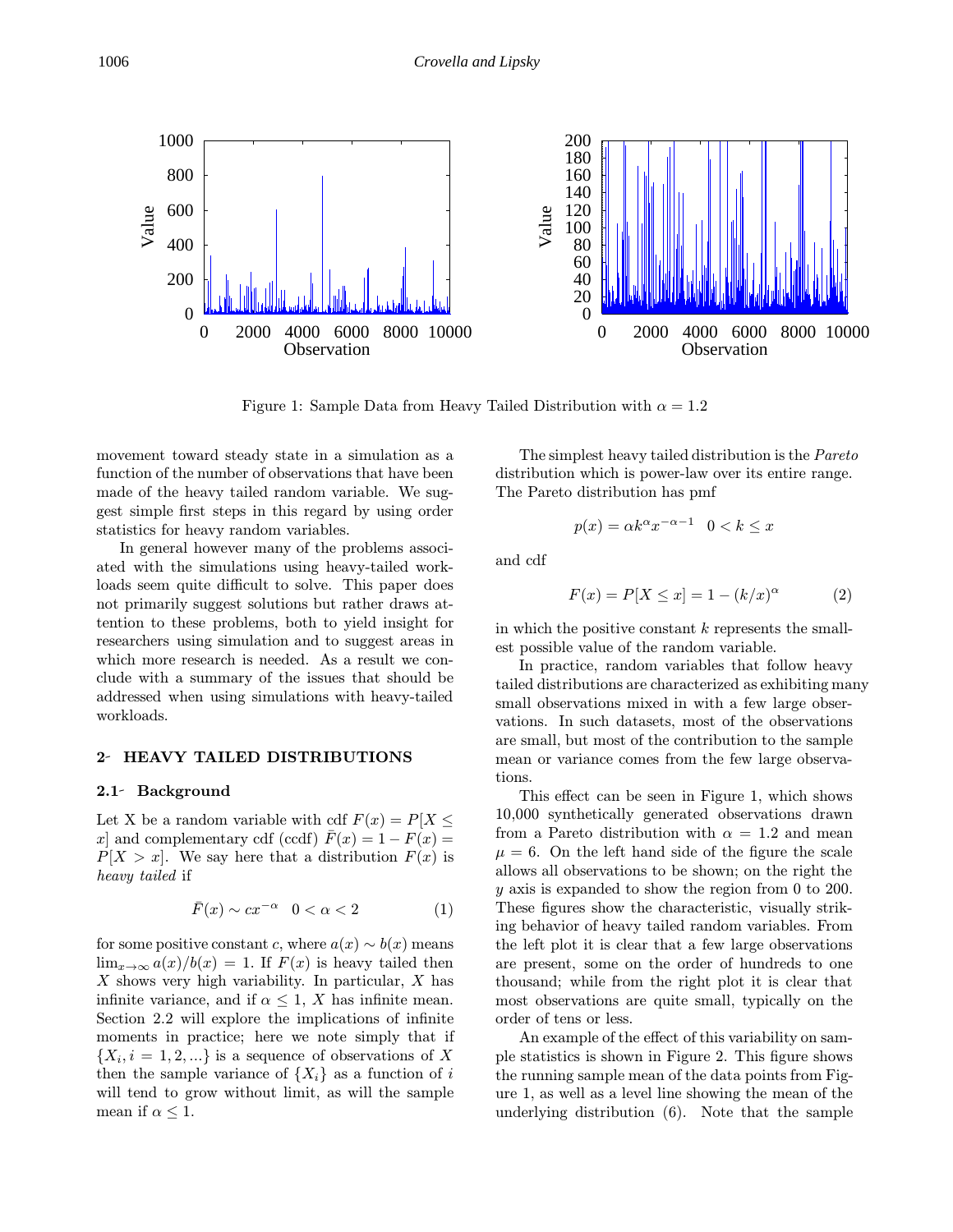

Figure 2: Running Mean of Data from Figure 1

mean starts out well below the distributional mean, and that even after 10,000 observations it is not close in relative terms to the distributional mean.

#### 2.2 Heavy Tails in Computing Systems

A number of recent studies have shown evidence indicating that aspects of computing and telecommunication systems can show heavy tailed distributions. Measurements of computer network traffic have shown that autocorrelations often show heavy tails; this is the phenomenon of self similarity (Garrett and Willinger 1994, Leland et al. 1994). Measurements of file sizes in the Web (Arlitt and Williamson 1996, Crovella and Bestavros 1996) and in I/O patterns (Peterson 1996) have shown evidence that file sizes can show heavy tailed distributions. And finally, the CPU time demands of Unix processes have also been shown to follow heavy tailed distributions (Harchol-Balter and Downey, 1996).

The presence of heavy tailed distributions in measured data can be assessed in a number of ways. The simplest is to plot the ccdf on log-log axes, and visually inspect the resulting curve for linearity over a wide range (several orders of magnitude). This is based on Equation (1), which can be recast as:

$$
\lim_{x \to \infty} \frac{d \log \bar{F}(x)}{d \log x} = -\alpha
$$

so that for large  $x$ , the ccdf of a heavy tailed distribution should appear to be a straight line on log-log axes with slope  $-\alpha$ .

An example empirical dataset is shown in Figure 3, which is taken from Crovella and Bestavros (1996). This figure is the ccdf of file sizes transferred through the network due to the Web, plotted on log-



Figure 3: Log-log Complementary Distribution of Sizes of Files Transferred Through the Web

log axes. The figure shows that the file size distribution appears to show power law behavior over approximately three orders of magnitude. The slope of the line fit to the upper tail is approximately  $-1.2$ , yielding  $\hat{\alpha} \approx 1.2$ .

# 3- STABILITY- IN- SYSTEMS- WITH HEAVY TAILED WORKLOADS

As heavy tailed distributions are increasingly used to characterize workload characteristics of computing systems, researchers interested in simulating such systems are beginning to use heavy tailed inputs to simulations. For example, Paxson (1995) describes methods for generating self-similar time series for use in simulating network traffic and Park, Kim, and Crovella (1996) use heavy-tailed file sizes as inputs to a network simulation. However, an important question arises: how stable are such simulations? This can be broken down into two questions:

- 1. How long until such simulations reach steady state?, and
- 2. How variable is system performance at steady state?

In this section we will show that if simulation outputs are dependent on all the moments of the distribution  $F$  then the answers to the above questions can be surprising. Essentially, we show that such simulations can take a very long time to reach steady state; and that such simulations can be much more variable at steady state than is typical for traditional systems.

Note that some simulation statistics may not be directly affected by all the moments of the distribution  $F$ , and our conclusions do not necessarily apply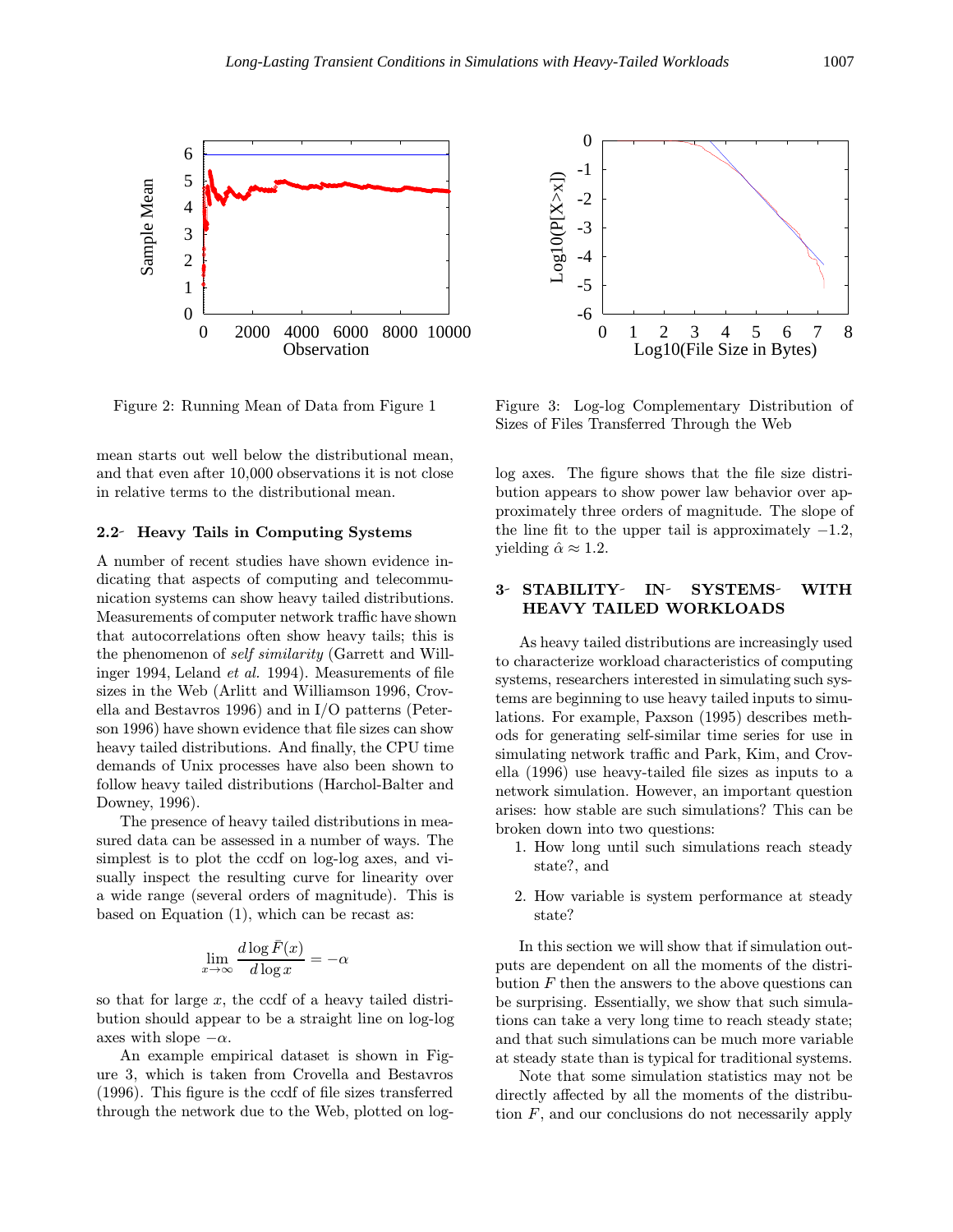to those cases. For example, the mean number of customers in an  $M/G/\infty$  queueing system may not show unusual behavior even if the service time distribution  $F$  is heavy tailed because that statistic only depends on the mean of  $F$ . Also, some measured statistics may not be made unstable by high variance, but rather may be a measure of high variance—e.g., the Hurst parameter  $H$  which measures the high variance in burst length of self-similar network traffic.

Since not all simulation statistics will be affected by heavy tailed workloads, we choose a simple statistic to show the generality of our observations: the sample mean of the heavy tailed inputs. Since our results apply to the sample mean of the input, we expect that any system property that behaves like the sample mean should show similar behavior. For example, assume we want to achieve steady state in a particular simulation. This implies that the measured system utilization  $\lambda/\bar{x}$  (where  $\lambda$  is the average interarrival time and  $\bar{x}$  is the sample mean of service times over some period) should be close to the desired system utilization  $\rho$ . For this to be the case,  $\bar{x}$  must be close to its desired mean  $\mu$ .

To analyze the behavior of the sample mean, we are concerned with the convergence properties of sums of random variables. The normal starting point for such discussions would be the Central Limit Theorem (CLT). Unfortunately, the CLT applies only to sums of random variables with finite variance, and so does not apply in this case. In the place of the CLT we instead have limit theorems for heavy tailed random variables first formulated by Lévy (Feller 1971, Samorodnitsky and Taqqu 1994).

To introduce these results we need to define the notation  $A \stackrel{d}{\rightarrow} B$  which means that the random variable A converges in distribution to  $B$  (roughly, has distribution  $B$  for large  $n$ ). Then the usual CLT can be stated as: for  $X_i$  i.i.d. and drawn from some distribution F with mean  $\mu$  and variance  $\sigma^2 < \infty$ , define

$$
A_n = \frac{1}{n} \sum_{i=1}^n X_i
$$

and

then

$$
Z_n = n^{-1/2} (A_n - \mu); \tag{3}
$$

$$
Z_n \stackrel{d}{\to} \mathcal{N}(0, \sigma^2) \tag{4}
$$

where  $\mathcal{N}(0, \sigma^2)$  is a Normal distribution.

However, when  $X_i$  are i.i.d. and drawn from some distribution  $F$  that is heavy tailed with tail index  $1 < \alpha < 2$ , then if we define

$$
Z_n = n^{1-1/\alpha} (A_n - \mu) \tag{5}
$$

we find that

$$
Z_n \stackrel{d}{\to} \mathcal{S}_\alpha \tag{6}
$$



Figure 4: Pmf of an  $\alpha$ -Stable Distribution

where  $\mathcal{S}_{\alpha}$  is an  $\alpha$ -*Stable* distribution. The  $\alpha$ -Stable distribution has four parameters:  $\alpha$ , a location parameter (analogous to the mean), a scale parameter (analogousto the standard deviation), and a skewness parameter. Based on the value of the last parameter, the distribution can be either skewed or symmetric. A plot of the symmetric  $\alpha$ -Stable distribution with  $\alpha = 1.2$  and location zero is shown in Figure 4. From the figure it can be seen that this distribution has a bell-shaped body much like the Normal distribution but that it has much heavier tails. In fact the  $\alpha$ -Stable distribution has power-law tails that follow the same  $\alpha$  as that of the distribution F from which the original observations were drawn.

From Equations (5) and (6) we can make two observations about the behavior of sums of heavy tailed random variables. First, Equation (5) states that such sums may converge much more slowly than is typical in the finite variance case. Second, Equation (6) states that even after convergence, the sample mean will show high variability—it follows a heavy tailed distribution.

These effects can be seen graphically in Figure 5. This figure shows histograms of  $A_n$  for varying values n. On the left we show the case in which the  $X_i$ s were drawn from an Exponential distribution; on the right we show the case in which the  $X_i$ s were drawn from a strictly positive heavy tailed distribution with  $\alpha = 1.4$ ; in both cases the mean of the underlying distribution was 1. The plot on the left shows that the most likely value of the sample mean is equal to the true mean, even when summing only a small number of samples. In addition, it shows that as one sums larger numbers of samples, the sample mean converges quickly to the true mean. However, neither of these observations are true for the case of the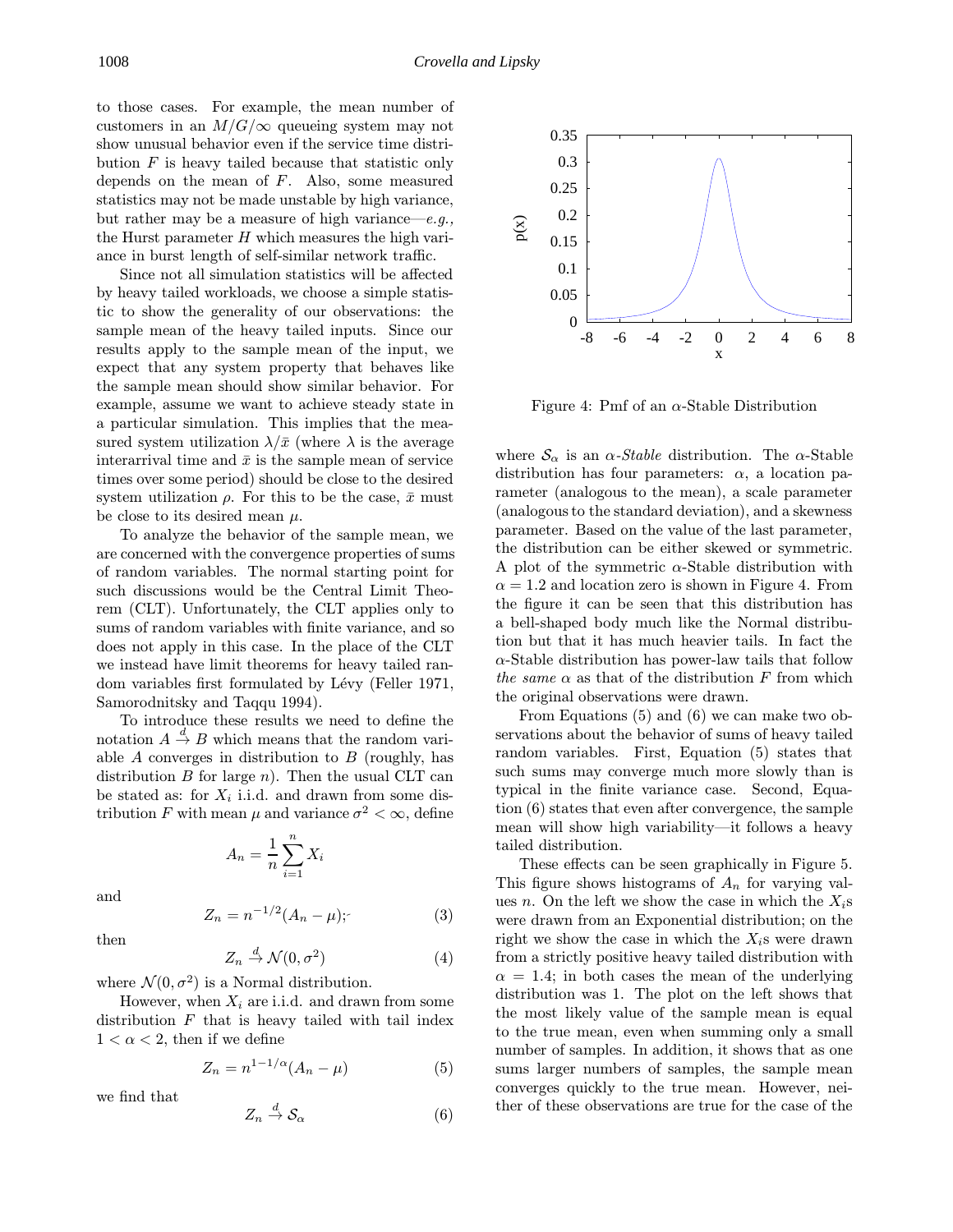

Figure 5: Histogram of  $A_n$  as n varies for Exponential (left) and Heavy Tailed (right) Random Variables.

heavy tailed distribution on the right. When summing small numbers of samples, the most likely value of the sample mean is far from the true mean, and the distribution progresses to its final shape rather slowly.

Thus we have seen that the convergence properties of sums of heavy tailed random variables are quite different from those of finite variance random variables. We relate this to steady state in simulation as follows: presumably for a simulation to reach steady state, it must at a minimum have seen enough of the input workload to observe its mean. Of course it may be necessary for much more of the input to be consumed before the simulation reaches steady state, so this condition is a relatively weak one. Still, we show in the next two subsections that this condition has surprising implications for simulations.

#### 3.1 Slow Convergence to Steady State

In Equation (5),  $Z_n$  represents a constant (since for large  $n, Z_n$  converges in distribution). Thus another way of formulating Equation (5) is:

$$
|A_n - \mu| \sim n^{1/\alpha - 1}.
$$

In this form it is more clear how slowly  $A_n$  converges to  $\mu$ . If  $\alpha$  is close to 1, then the rate of convergence, measured as the difference between  $A_n$  and  $\mu$ , is very slow—until, for  $\alpha = 1$ , the average does not converge at all, reflecting the fact that the mean is infinite.

Suppose one would like to use  $A_n$  to form a estimate of the mean  $\mu$  that is accurate to k digits. Alternatively, one might state that a simulation has reached steady state when the observed mean of the input  $A_n$  agrees with  $\mu$  to k digits. Then we would like

$$
|A_n-\mu|/\mu\leq 10^{-k}.
$$

Now, as a rough approximation:

$$
|A_n - \mu| = c_1 n^{1/\alpha - 1}
$$

for some positive constant  $c_1$ . Then we find that:

$$
n \geq c_2 10^{\frac{k}{1-1/\alpha}}.
$$

We can say that given this many samples,  $k$  digit accuracy is "highly likely."

For example, assume we would like 2-digit accuracy in  $A_n$ , and suppose  $c_2 \approx 1$ . Then the number of samples  $n$  necessary to achieve this accuracy is shown in Table 1. This table shows that as  $\alpha \to 1$ , the number of samples necessary to obtain convergence in the sample mean explodes. Thus, it is *not feasible* in any reasonable amount of time to observe steady state in such a simulation as we have defined it. Over any reasonable time scale, such a simulation is always in transient state.

Table 1: Number of Samples Necessary to Achieve 2 Digit Accuracy in Mean as a Function of  $\alpha$ 

| $\alpha$ | n,        |
|----------|-----------|
| 2.0      | 10,000    |
| $1.7\,$  | 72,000    |
| $1.5\,$  | 1,000,000 |
| 1.2      | $10^{12}$ |
| 11       | $10^{22}$ |

## 3.2 High Variability at Steady State

Equation (6) shows that even at steady state, the sample mean will be distributed according to a heavy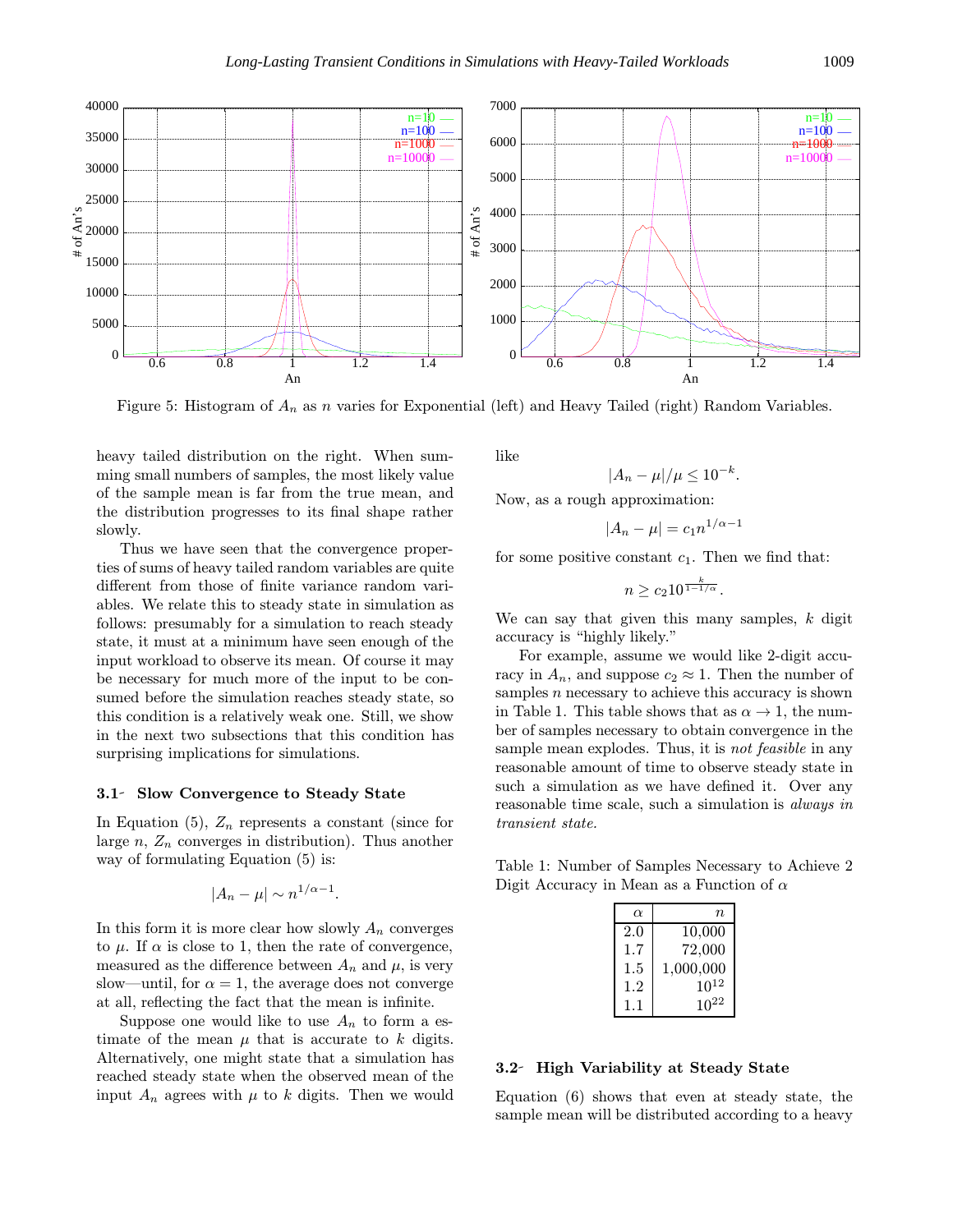

Figure 6: Probability of a Swamping Observation in  $10<sup>5</sup>$  Inputs as a Function of  $\alpha$ 

tailed distribution, and hence will show high variability. Thus, the likelihood of an erroneous measurement of  $\mu$  is still non-negligible. Equivalently, the simulation still behaves erratically.

To see this more clearly, let us define a swamping observation as one whose presence causes the estimate of  $\mu$  to be at least twice as large as it should be. That is, if we happen to encounter a swamping observation in our simulation, the observed mean of the input will have a relative error of at least  $100\%$ .

In a simulation consisting of  $n$  inputs, a swamping observation must have value at least  $n\mu$ . Let us assume that the inputs are drawn from a Pareto distribution. Such a distribution has  $\mu = k\alpha/(\alpha - 1)$ . Then the probability  $p_{n\mu}$  of observing a value of  $n\mu$ or greater is

$$
p_{n\mu} = P[X > n\mu] = \left(\frac{k}{nk\alpha/(\alpha - 1)}\right)^{\alpha} = \left(\frac{\alpha - 1}{n\alpha}\right)^{\alpha}
$$

and the probability p of observing such a value at least once in  $n$  trials is

$$
p=1-(1-p_{n\mu})^n.
$$

Figure 6 shows a plot of p as a function of  $\alpha$  for  $n = 10<sup>5</sup>$ . (The figure is not significantly different for other values of n, e.g.,  $10^6, 10^7$ .) It shows that even in a relatively long simulation, the probability of a swamping observation is not negligible; when  $\alpha$ is below about 1.3, such an observation could occur more often than once in a hundred simulations. The probability declines very rapidly for  $\alpha < 1.1$  not because the variability of the simulation is declining, but because of the way we have defined the swamping observation: in terms of the distributional mean. When  $\alpha = 1$ , the mean is infinite, and so it becomes impossible to observe a value greater than the mean.

Taken together, Table 1 and Figure 6 also provide some insight into the value of  $\alpha$  above which it may be possible to obtain convergent, consistent simulations. The table shows that simulation convergence becomes impractical when  $\alpha$  is somewhere in the region between 1.7 and 1.5; and the Figure shows that simulations become erratic at steady state in approximately the same region. As a result, we can conclude that the difficulties inherent in simulations with heavy tailed inputs are likely to be particularly great when  $\alpha$  is less than about 1.7; and that when  $\alpha$  is greater than or equal to about 1.7 it may be feasible (given sufficient computing effort) to obtain consistent steady state in simulation.

# 4 TIME SCALE AS A SIMULATION PA-RAMETER

The observations in the previous section suggest that for simulationsinvolving heavy tailed workloads, steady state is elusive—especially when  $\alpha$  is less than approximately 1.7. One way to address this in simulation is to explicitly incorporate the notion of time scale. Doing so recognizes that no system ever sees an infinite sized input, or runs for an infinite amount of time. Instead, real systems experience finite-timescale approximations to steady state. Therefore all sample moments of the input will be finite, even when some moments of the underlying distribution are infinite.

To do this, we need some way to relate the infinitemoment underlying distribution (one with infinite support) to the proper finite-moment distribution (one with finite support) as a function of the amount of time that the simulation runs. If we express the amount of time that the simulation runs in terms of the number of observations made of the input random variable, then one way to address this problem is through order statistics. Order statistics provide estimates of quantities such as the largest out of  $n$ observations of some random variable (David 1981).

Let  $X_i$ ,  $i = 1, 2, ..., n$  be i.i.d. samples from some distribution  $F(x)$ . Define  $Y = \max_n X_i$ ; then the distribution of Y is  $F<sup>n</sup>(x)$ . If F is heavy tailed, then  $E[Y]$  exists if  $\alpha > 1$ . For example, consider the Pareto distribution defined in Equation (2). Then:

$$
E[Y] = knB(n, 1 - 1/\alpha) \approx E[X]n^{1/\alpha}
$$

where B is the Beta function (Lipsky, Zhang, and Kang 1996). Then, over a sequence of  $n$  observations, the  $X_i$ s may be considered to be drawn from a finitesupport distribution bounded above by  $E[Y]$ .

In addition, this allows use to analyze systems whose workloads are heavy tailed, but with bounded support. For example, a Web server will have some largest file—this constitutes the upper bound on its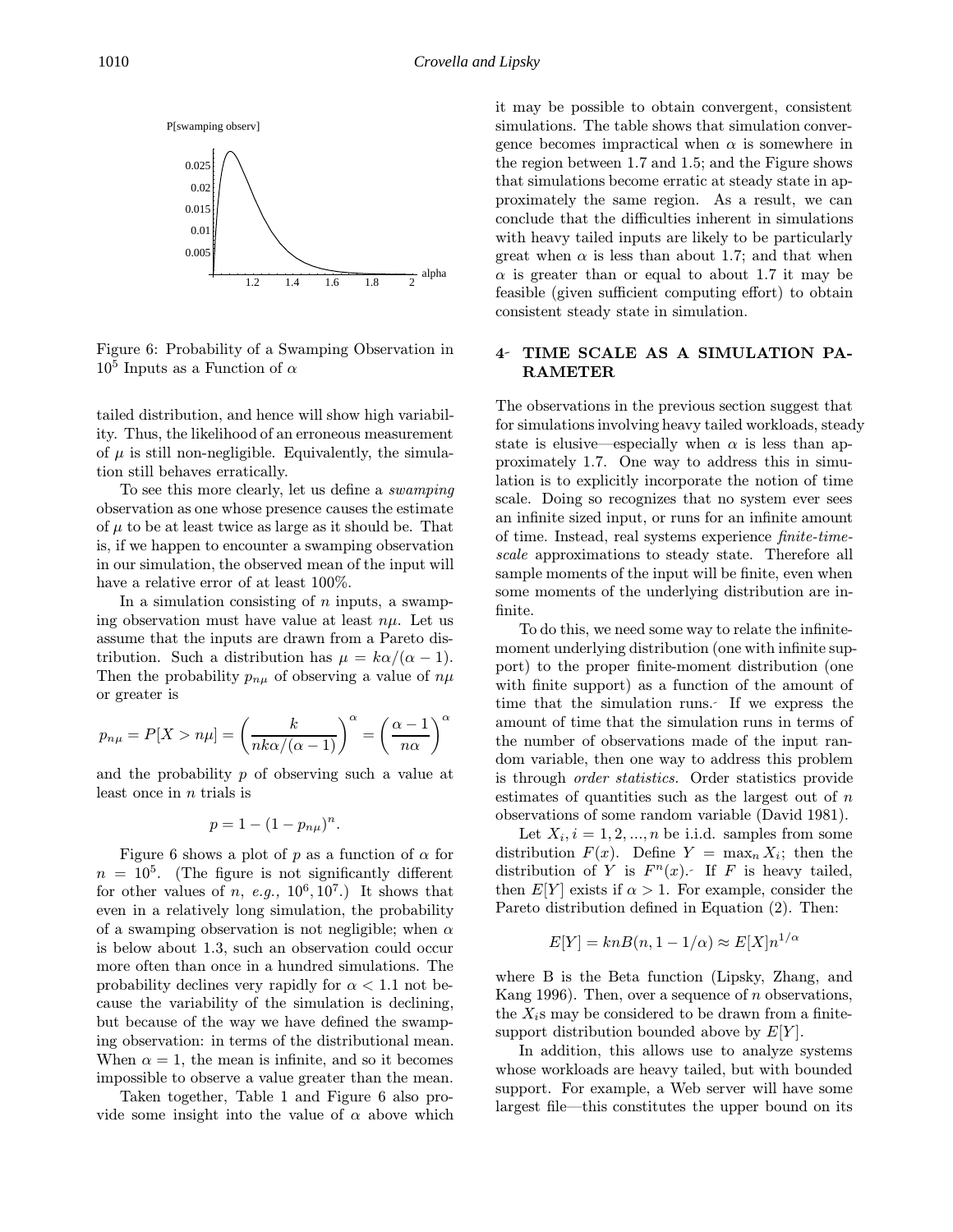file size distribution. Call this upper bound  $B$ . Then if  $E[Y] \ll B$ , the system behaves as if the  $X_i$ s were drawn from an unbounded distribution. But if the simulation runs long enough for  $E[Y]$  to approach or exceed  $B$ , then the system behaves as if the  $X_i$ s were drawn from the bounded distribution.

### 5 CONCLUSIONS

We have shown that a difficult problem arises when simulating systems with heavy tailed workloads. In such systems, steady-state behavior can be elusive, because average-case behavior depends on the presence of many small observations as well as a few large observations.

This problem has two implications:

- 1. Since a number of large but rare observations must occur before average case behavior is evident, convergence of a simulation to steady state may be slow. It may not be possible in any reasonable time to achieve steady state.
- 2. Since many small observations must occur to balance the presence of large observations, large observations can have a dominating effect on performance results even at steady state. Simulations may still behave erratically even at steady state.

Our results indicate the researchers running simulations using heavy tailed workloads with  $\alpha$  less than about 1.7 should consider carefully the stability of their results. In those cases, a fruitful approach may be to incorporate time scale explicitly into the stability analysis using techniques from order statistics.

### ACKNOWLEDGMENTS

This research was supported in part by NSF grant CCR-9501822 and by a grant from Hewlett-Packard Laboratories.

### REFERENCES

- Martin F. Arlitt and Carey L. Williamson. 1996. Web server workload characterization: The search for invariants. In Proceedings of the 1996 SIG-METRICS Conference on Measurement and Modeling of Computer Systems, pages 126–137.
- Mark E. Crovella and Azer Bestavros. 1996. Selfsimilarity in World Wide Web traffic: Evidence and possible causes. In Proceedings of the 1996 ACM SIGMETRICS International Conference on Measurement and Modeling of Computer Systems, pages 160–169.
- H. A. David. 1981. Order Statistics. John Wiley and Sons, Inc.
- William Feller. 1971. An Introduction to Probability Theory and Its Applications, volume II. Second edition. John Wiley and Sons.
- Mark Garrett and Walter Willinger. 1994. Analysis, modeling, and generation of self-similar VBR video traffic. In Proceedings of ACM SIGCOMM '94.
- Mor Harchol-Balter and Allen Downey. 1996. Exploiting process lifetime distributions for dynamic load balancing. In Proceedings of SIGMETRICS '96, pages 13–24.
- W.E. Leland, M.S. Taqqu, W. Willinger, and D.V. Wilson. 1994. On the self-similar nature of Ethernet traffic (extended version). IEEE/ACM Transactions on Networking, 2:1–15.
- Lester Lipsky, Tao Zhang, and Seonglin Kang. 1996. On the performance of parallel computers: Order statistics and Amdahl's law. International Journal of Computers and Their Applications.
- Kihong Park, Gi Tae Kim, and Mark E. Crovella. 1996. On the relationship between file sizes, transport protocols, and self-similar network traffic. In Proceedings of the Fourth International Conference on Network Protocols (ICNP'96), pages 171– 180.
- Vern Paxson. April, 1995. Fast approximation of selfsimilar network traffic. Technical Report LBL-36750, Lawrence Berkeley National Laboratory.
- David L. Peterson. December, 1996. Data center I/O patterns and power laws. In CMG Proceedings.
- Gennady Samorodnitsky and Murad S. Taqqu. 1994. Stable Non-Gaussian Random Processes. Stochastic Modeling. Chapman and Hall, New York.

### AUTHOR BIOGRAPHIES

MARK CROVELLA is Assistant Professor of Computer Science at Boston University. He received his B.S. from Cornell University in 1982 and his Ph.D. from the University of Rochester in 1994. His research interests include performance evaluation of networks and parallel systems. Recently he has focused on performance evaluation of the Internet, the Web, and Web servers. He has given numerous invited talks on network performance evaluation and selfsimilarity, tutorials on performance characteristics of the Web, and has had performance models based on his work adopted by ADSL Forum.

LESTER LIPSKY is Professor of Computer Science and Engineering at the University of Connecticut. He received a BME from C.C.N.Y., and earned his Ph.D. in Theoretical Atomic Physics from the